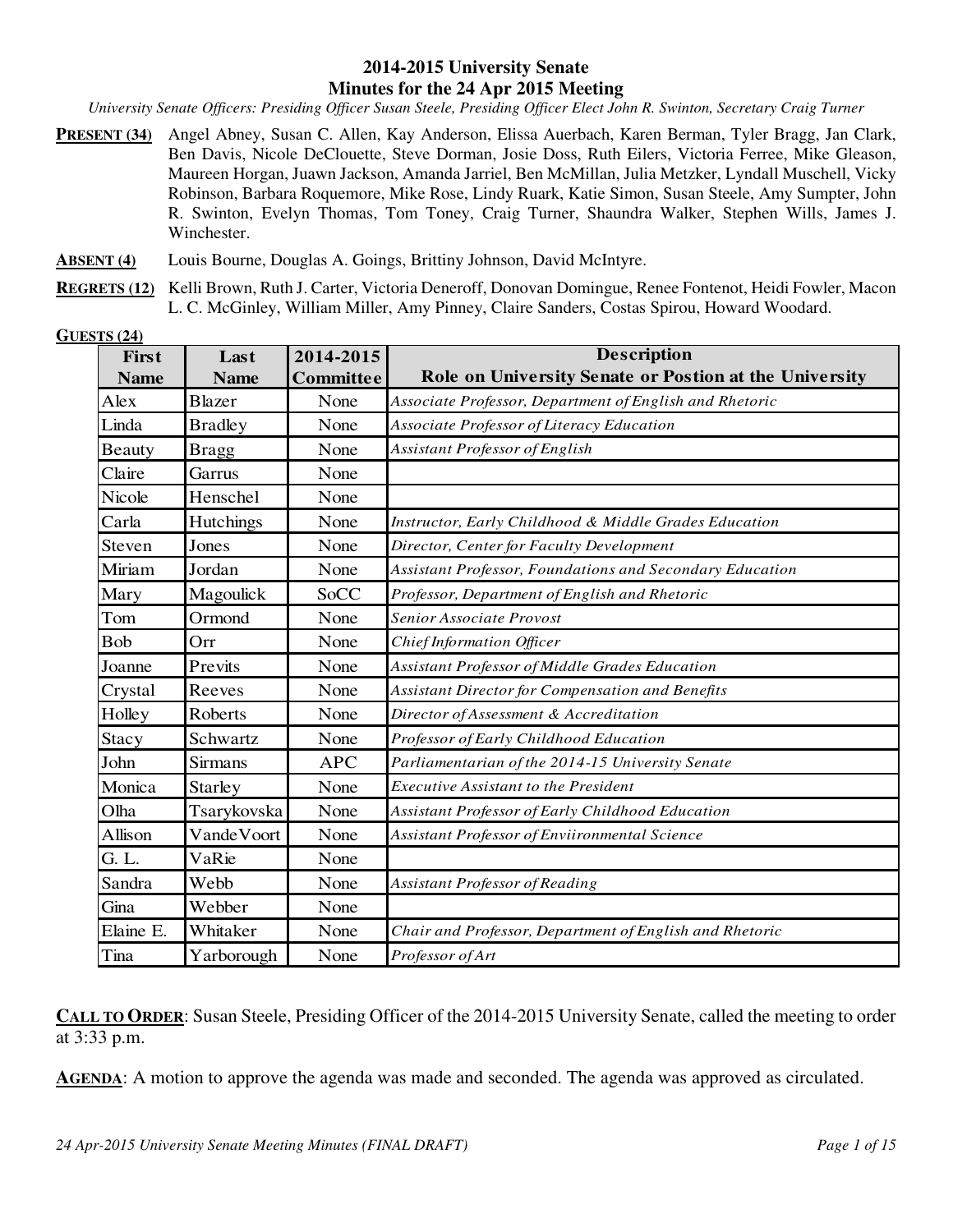**MINUTES**: A draft of the minutes of the *27 Mar 2015 meeting of the 2014-2015 University Senate* was circulated by university senate secretary, Craig Turner, to the university senate by email for review with no revisions and was presented to those present for consideration. These minutes were approved as circulated by email.

### **PRESIDENT'S REPORT**: President Steve Dorman

- 1. **FY 2016 BUDGET**
	- a. **BoR Pending Approval by Governor** At the Board of Regents meeting last week, there was action taken by the board on the budget for 2016. This action is based upon the actions of the legislature, which are still pending final authorization by the Governor. So, while things could change, I feel comfortable giving you some specific numbers for GC with the caveat that all of this is pending final budget approval by the Governor.
		- i. **Enrollment Adjustment** The USG received a \$65.9M net increase in formula funding. Of this, GC received \$1.8M. Of the \$1.8M, \$734K is for enrollment increases; and this funding is to be applied to new requests introduced in our Budget Hearings; the remainder of the \$1.8M is earmarked for benefit increases, insurance increases and merit increases.
		- ii. **Undergraduate Tuitio**n The BOR approved a 3% undergraduate tuition increase (standard was 2.5%, GC requested an additional 0.5% which is approximately the same ~\$225K to support shortfall in state allocated enrollment earnings).
		- iii. **Graduate Tuition** The BOR also approved a 2% graduate tuition increase.
		- iv. **Beeson Hall** Also approved was \$9.1M in state bond revenue for Beeson Hall.
		- v. **Mandatory Fees** There were no mandatory fee increases requested this year from GC.
		- vi. **Supporting Instruction** The new funding for the most part is supporting instruction in the following ways.
			- 1) 3% merit increases the state appropriations provided 0.55% and the institution is internally supporting an additional 2.45%.
			- 2) 11 new faculty positions and two existing lines we added funding to: one to move from lecturer to tenure-track and one to make permanent to replace temp funding
				- Assistant Professor of Athletic Training
				- Lecturer in Exercise Science
				- Lecturer in Nursing
				- Lecturer in Business Communications
				- Lecturer in Economics
				- Partial Funding for Accounting Lecturer
				- Convert MIS Lecturer to Tenure-Track Assistant Professor
				- Assistant Professor in Physics
				- Lecturer in Anatomy & Physiology
				- GCY1 and GCY2 Lecturer
				- Assistant Professor Computer Science
				- Assistant Professor Accounting
				- Assistant Professor of Environmental Sciences
			- 3) Three new Career Services positions to support the New Career Services Initiative
			- 4) Two Instructional Design Specialist positions for support in technology in the classroom
			- 5) Three new institutional support positions
			- 6) The second phase of funding for the ENGAGE plan
			- 7) Funds to offset reduction in STEM allocation
			- 8) Other minor miscellaneous operating increases, e.g. license increases, operating budgets for new faculty lines, etc.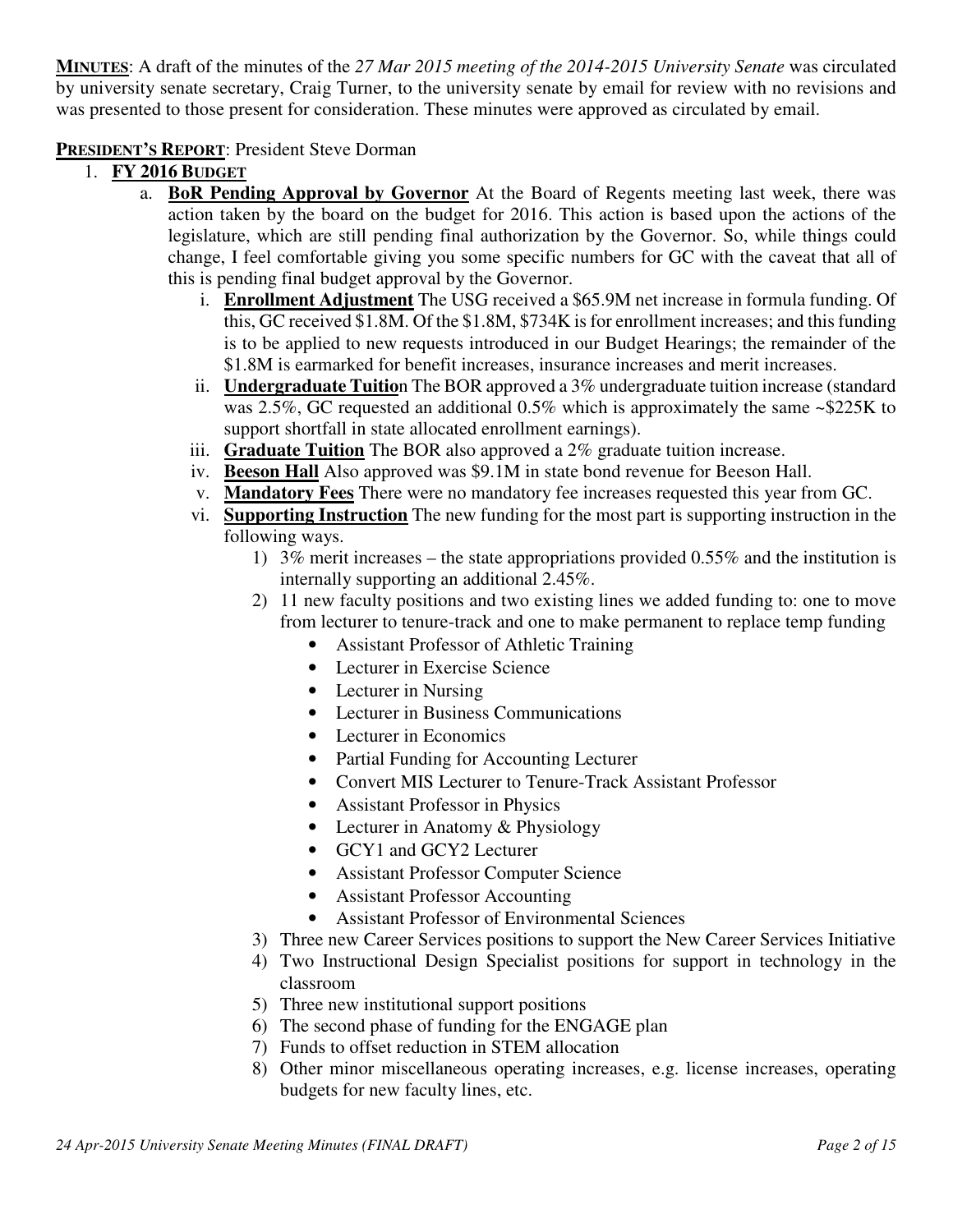- b. **Summer School** Additionally, it appears summer school enrollment is up substantially; and consequently, we hope that revenue from summer school will be up as well, which should have a positive impact on professional development funding for FY 2016.
- 2. **CONGRATULATIONS TO AWARD WINNERS** At our inaugural Celebration of Excellence ceremony several faculty and staff members were recognized for their outstanding work. Congratulations to the following.
	- a. **Staff awards** Each receives an increase of \$250 to base pay
		- i. Chris O'Steen Academic Affairs Academics
		- ii. Stephanie Westmoreland Academic Affairs Administration
		- iii. Jon Scott Finance and Administration Administration
		- iv. Margaret Cole Finance and Administration Facilities
		- v. Victoria Fowler President's Office
		- vi. Desaree Murden Student Affairs
		- vii. Robert "Bob" Vivalo University Advancement
	- b. **Faculty awards** Each receives an increase of \$1000 to base pay
		- i. Excellence in Teaching Dr. Joanne Previts (Education)
		- ii. Excellence in Service Dr. Lyndall Muschell (Education)
		- iii. Excellence in Scholarship  $&$  Creative Endeavors Dr. Juan Ling (Business)
		- iv. Excellence in Scholarship of Teaching & Learning Ms. Jeanne Sewell (Nursing)
	- c. **Department/Program Excellence** receives \$2500 in operating funds for FY16 (one-time only)
		- i. Environmental Sciences
	- d. **Other Faculty Awards**
		- i. Irene Rose Community Service Dr. Sandra Godwin (Sociology) (one-time check for \$500)
		- ii. Laurie Hendrickson McMillan Faculty Award Dr. Ben McMillan (Accounting) (one-time check for \$1480)

### 3. **TENURE AND PROMOTION**

- a. Tenure and promotion is a solemn responsibility and decision at the university. And because of the provost's leadership to provide a 9% increase for promotion, it now has come to have financial implications as well.
- b. However, it has become clear to me that we need to conduct a university-wide review of our tenure and promotion policies and practices. I am, therefore, charging the provost to assemble a committee representative of the university to review our tenure and promotion policies and practices. This review should include conversations with faculty throughout the university regarding tenure and promotion practices and policies. I would ask specifically that the committee:
	- i. review the viability of a university-level tenure and promotion committee which would guide the decisions of the provost and president after the dean's assessment.
	- ii. review the viability of external review of dossiers.
	- iii. review the roles/expectations of department, college  $\&$  university T&P committees.
	- iv. review the roles/expectations of department chairs and deans.
	- v. review the current use of a 'point system' in determining tenure and promotion decisions.
	- vi. review the criteria for determining excellence for teaching, service, and scholarship for tenure, promotion to associate and promotion to professor.
	- vii. review criteria and suggest ways for community engagement and undergraduate research artifacts and other high impact practices to be included in tenure and promotion determinations.
	- viii. review and remove any conflicts of interest embedded in the current system/structure.
	- ix. review and suggest processes for improvement in university, college and departmental guidelines.
	- x. ensure that our tenure and promotion guidelines and practices are in alignment with best practice and with USG guidelines and polices; and that our guidelines and practices are used and adhered to throughout each stage of the process.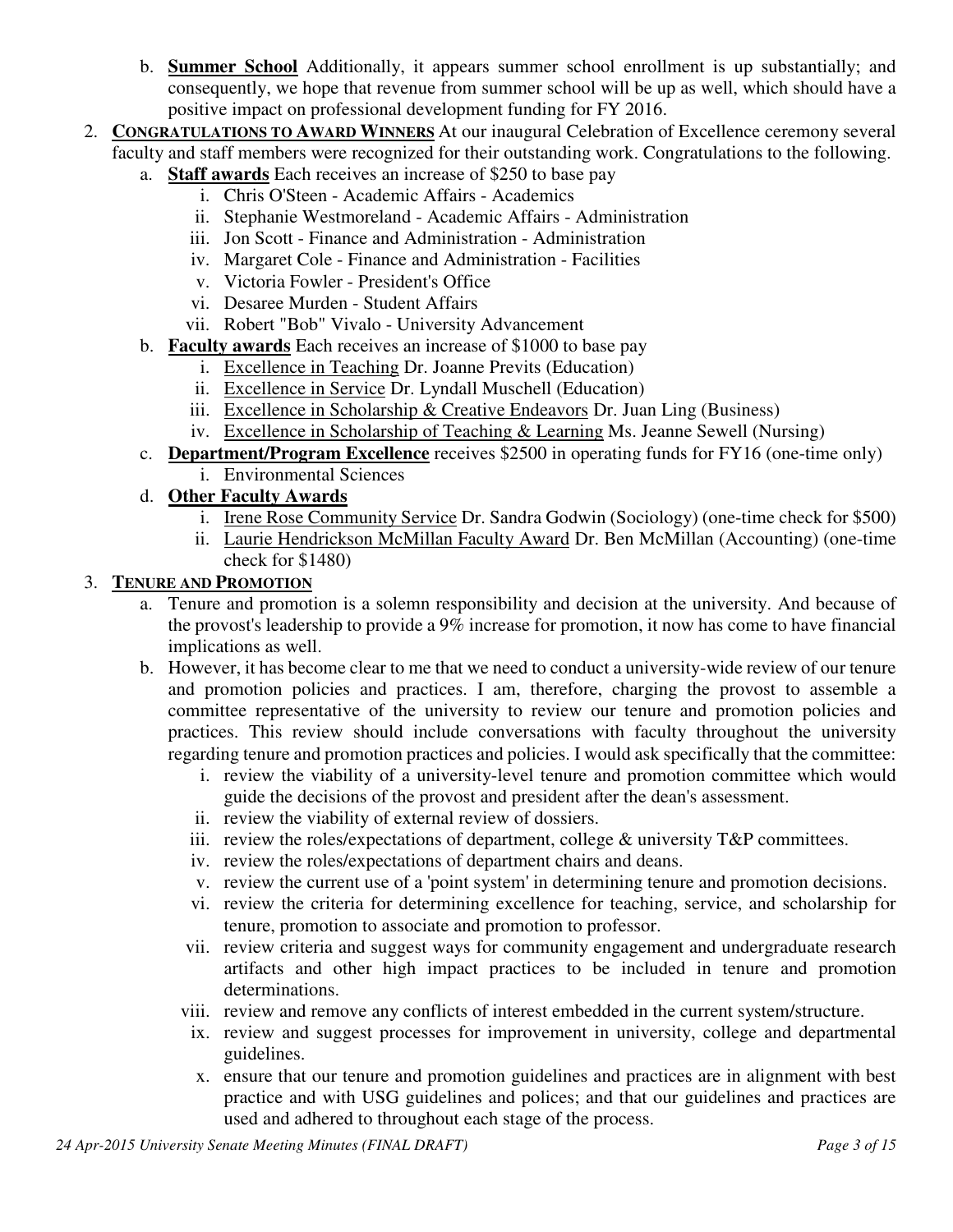- xi. If guidelines and processes change, advise on processes and procedures to protect and guide faculty who entered under the previous system.
- c. Further, I have come to understand that the professional courtesy extended by the provost to provide faculty the option to remove their dossier from consideration prior to a negative decision being made was interpreted by some to be coercive in nature. Therefore, I have asked the provost to offer each of these individuals the option to rescind their removal and proceed in the process. It is my understanding she has sent letters to each individual who was given the option to remove their dossier. Anyone who re-enters the process will be given full consideration as if they had not removed their file.
- d. Additionally, the provost will visit each of the colleges next week to begin the conversation about how our tenure and promotion process can help lead us to our goal of becoming the nation's preeminent public liberal arts university.
- 4. **QUESTIONS** President Dorman invited questions from the floor.
	- a. **Question 1** How will the tenure and promotion review committee be populated? **Response 1** A representative from the university senate together with a set of individuals who are highly esteemed by their peers to serve as representatives of their academic units.
	- b. **Question 2** As aspirational goals are set in the context of tenure and promotion, if eligibility criteria or expectations are modified, should there not be incremental changes and careful consideration of fairness to those in the pipeline?

**Response 2** I'll add that as item xi (to the task force charge) and include to address "grandfathering" as well. (The charge to the committee shown above includes this edition)

c. **Question 3** In your charge to the T&P task force, might the wording of *community engagement and undergraduate research* be replaced by *community engagement, undergraduate research and other high impact practices*?

**Response 3** Yes, thank you for the recommendation. (Item vii of the charge to the committee above includes this edition.)

d. **Question 4** You asked us (faculty) to be *patient as the process unfolds* ... could you clarify what you mean by that?

**Response 4** I understand that there has been angst over a step in the process. The provost provided her recommendation which created some stress for some. Yet, the process ends with the President action. Tenure and promotion is a solemn charge. I reviewed the T&P portfolios and for the cases in question I talked with the area deans and department chairs (except for one case). And I made my decision and hopefully you now see that the process has completed in a positive way.

e. **Question 5** I was one of those who withdrew my portfolio -- but did so after I was told that the President would deny my portfolio.

**Response 5** I am so sorry that you received that message. I think the intent of the Provost was to extend a professional courtesy to withdraw the portfolio prior to an adverse decision. In some instances (like perhaps yours), the opportunity could have been communicated better.

f. **Question 6**. Might it be possible for department chairs (or their designees) to be among those with whom the University President consults when reviewing portfolios?

**Response 6** This was in fact done. I consulted with all department chairs (except one who was out of town) and all deans for the cases that were in question. As you know, the current guidelines allow the president to consult with a variety of folks in making the final determination. Whether we want to institutionalize this as a "required" practice is one of the many items that I look forward to seeing the task force discuss. I would be concerned about creating a double jeopardy situation. There are also a number of conflicts of interest in the current process that should discussed as well.

g. **Question 7** For the six who may re-enter, what is the process? **Response 7** (1) Candidate chooses whether to rescind her/his withdrawal (2) If withdrawal is rescinded, the Provost recommendation is made, if Provost recommends against, 10 day period for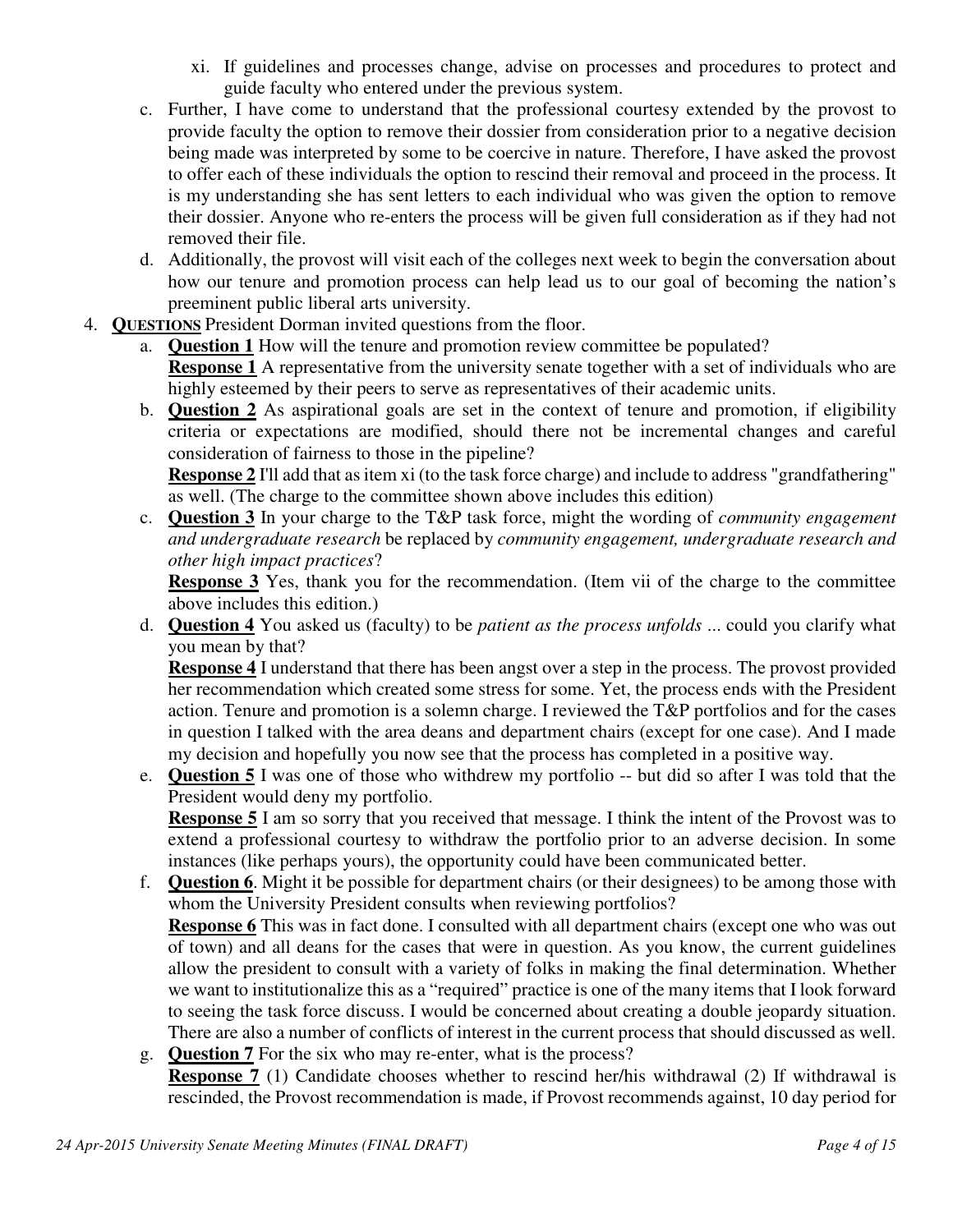candidate to respond, (3) President decision. As I did for the previous files in question, I will consult with the dean and department chair, where available.

h. **Question 8** What bothers me is the perception of additional requirements set by administrators (chair, dean, provost, president). Is there equilibrium in that?

**Response 8** The process was not finished. Nineteen candidates were successful. Within the current system there is some disequilibrium: disparity (diversity) across departments in terms of criteria and activities recognized from a point system to a smorgasbord (revised/edited word) where the area is broadly defined and nearly everything fits. There needs to be authentic conversation to strive to identify activities we (the university) value. A frank, honest, authentic conversation of what we value. I hope you see how in the end equilibrium was restored.

i. **Question 9** As we move to the aspirational, are there not support structures that must be put in place to make expectations feasible?

**Response 9** Absolutely - the provost is seeking ways to provide support - including but not limited to consideration to reduce teaching loads and to increase funding to support scholarly activity.

j. **Question 10** Because we are a College of Education, pressure and expectation to SERVE schools of all levels all over the state. I'd like that service activity not to be compromised by an increased scholarly requirement. I'd like the provost to see the aggregate list of service activities of the faculty in the College of Education.

**Response 10** I encourage you to show the provost this list when she comes to visit your college on Monday. We are a public liberal arts university, no one is thinking about changing the requirements for tenure and promotion to an institution that does not match that mission. We have excellent students who are taught by outstanding faculty. We are a community of scholars - what are the artifacts that we need to substantiate that in our tenure and promotion process?

k. **Question 11** You asked us to *trust the process* -- a lot of the conversation across campus recently has been how people felt violated by the process, we as a faculty are receptive to an exploration of increasing scholarly expectations but want to be involved in that conversation. I'd like to hear from you that you will trust us (the faculty) to come up with authentic expectations *even if these wind up being disparate across colleges*.

**Response 11** I heard loud and clear at the faculty coffee on Thursday (23 Apr 2015) morning that faculty are receptive to have a discussion about elevating the scholarly expectations to match our desire to become the nation's preeminent public liberal arts institution. Regarding trusting the faculty – did I not just demonstrate that trust  $-19$  of 19 made it through with positive recommendations.

*Presiding Officer Susan Steele closed the discussion at this point noting that there was business the university senate needed to consider.* 

**PROVOST'S REPORT**: Senior Associate Provost Tom Ormond for Provost Kelli Brown

### 1. **FACULTY EXCELLENCE**

- a. On April 16, at the inaugural Celebration of Excellence, six faculty, seven staff, and one department were acknowledged for their outstanding accomplishments and services to Georgia College.
	- i. **Faculty awards**
		- Excellence in Teaching Dr. Joanne Previts (Education)
		- Excellence in Service Dr. Lyndall Muschell (Education)
		- Excellence in Scholarship & Creative Endeavors Dr. Juan Ling (Business)
		- Excellence in Scholarship of Teaching & Learning Ms. Jeanne Sewell (Nursing)
	- ii. **Department/Program Excellence**
		- Environmental Sciences
	- iii. **Other Faculty Awards**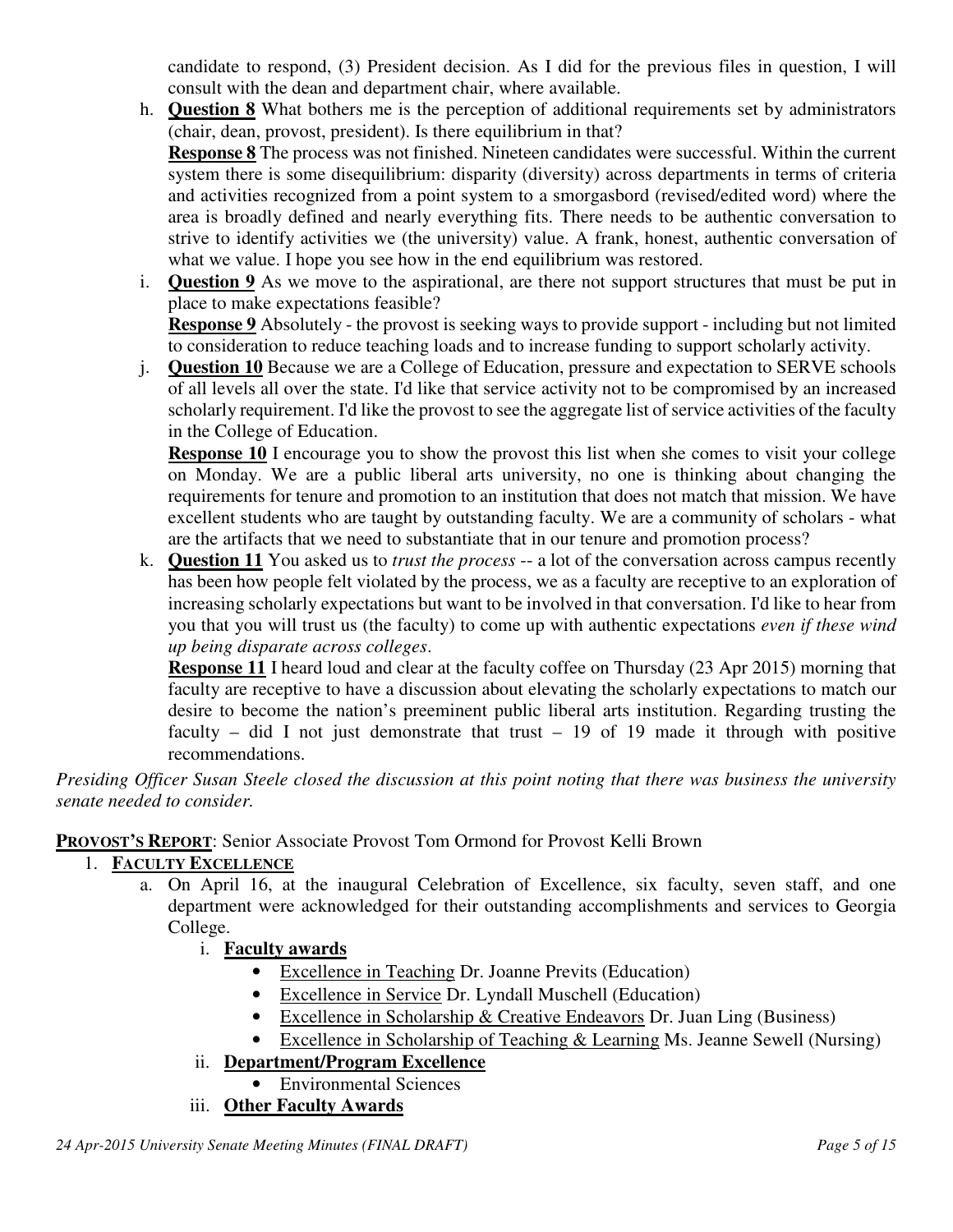- Irene Rose Community Service Dr. Sandra Godwin (Sociology)
- Laurie Hendrickson McMillan Faculty Award Dr. Ben McMillan (Accounting)

# iv. **Staff awards - Each receives \$250 in their base pay**

- Chris O'Steen Academic Affairs Academics
- Stephanie Westmoreland Academic Affairs Administration
- Jon Scott Finance and Administration Administration
- Margaret Cole Finance and Administration Facilities
- Victoria Fowler President's Office
- Desaree Murden Student Affairs
- Robert "Bob" Vivalo University Advancement
- b. I want to personally thank Lindy Ruark for her work as Staff Council Chair in making this celebration a reality.
- c. I also want to thank Dr. Steve Jones and all the faculty who reviewed the faculty nominations. The decisions were challenging to make, as all college award winners in their respective categories were excellent.

# 2. **INSTITUTIONAL/PROGRAM EXCELLENCE**

## a. **National Scholarships Office**

- i. **Successful Candidate** I am pleased to announce that Ms. Anna Whiteside will be joining us on July 1 to run our newly established National Scholarships Office. Anna is coming to us from North Carolina A&T University where she has been the Scholarships and Fellowships Coordinator for the past five years. This will be a great asset for our best students, a tremendous recruitment tool for high-academic ability students, and something that will help move us, as an institution, to the next level of excellence.
- ii. **Appreciation** Thanks to Dr. Eric Spears who chaired the search committee, and to search committee members Elissa Auerbach, Robin Lewis, Andy Lewter, Stephanie McClure, Kirsten Morris, and Claudia Yaghoobi.
- b. **Spring 2015 Graduation Ceremonies** There will be one graduate ceremony and two undergraduate ceremonies, both at the Centennial Center.
	- i. **Graduate Ceremony** Fri 8 May 2015 The processional will begin promptly at 6:45 p.m.
	- ii. **Undergraduate Ceremonies** Sat 9 May 2015
		- The College of Arts & Sciences ceremony will begin at 9 a.m. with the processional beginning promptly at 8:45 a.m.
		- The Colleges of Business, Education and Health Sciences ceremony will begin at 2 p.m. with the processional beginning promptly at 1:45 p.m.
	- iii. **More Details** about each ceremony and when faculty need to arrive, etc. will be forthcoming from Ms. Kay Anderson.
	- iv. **Reception** Immediately following each undergraduate ceremony, graduating students and their guests are invited to join the Georgia College faculty, staff, and administration for a reception on the reflecting pool lawn. This will be an exciting time for students to introduce their families and friends to the faculty and staff who have worked with them throughout their time at Georgia College.
	- v. **Regalia** For faculty in need of regalia to be able to attend the ceremony please contact Dr. Jan Clark.
- c. **First Year Convocation & Common Reader**
	- i. **Details** As in the past, Student Affairs and Academic Affairs work collaboratively to put on the First Year Convocation. This year is no exception; however, there will be some changes this year. First Year Convocation will be Friday 14 Aug 2015 beginning at 9:00 a.m. in the Centennial Center (per the 2015-2016 Governance Calendar). Following the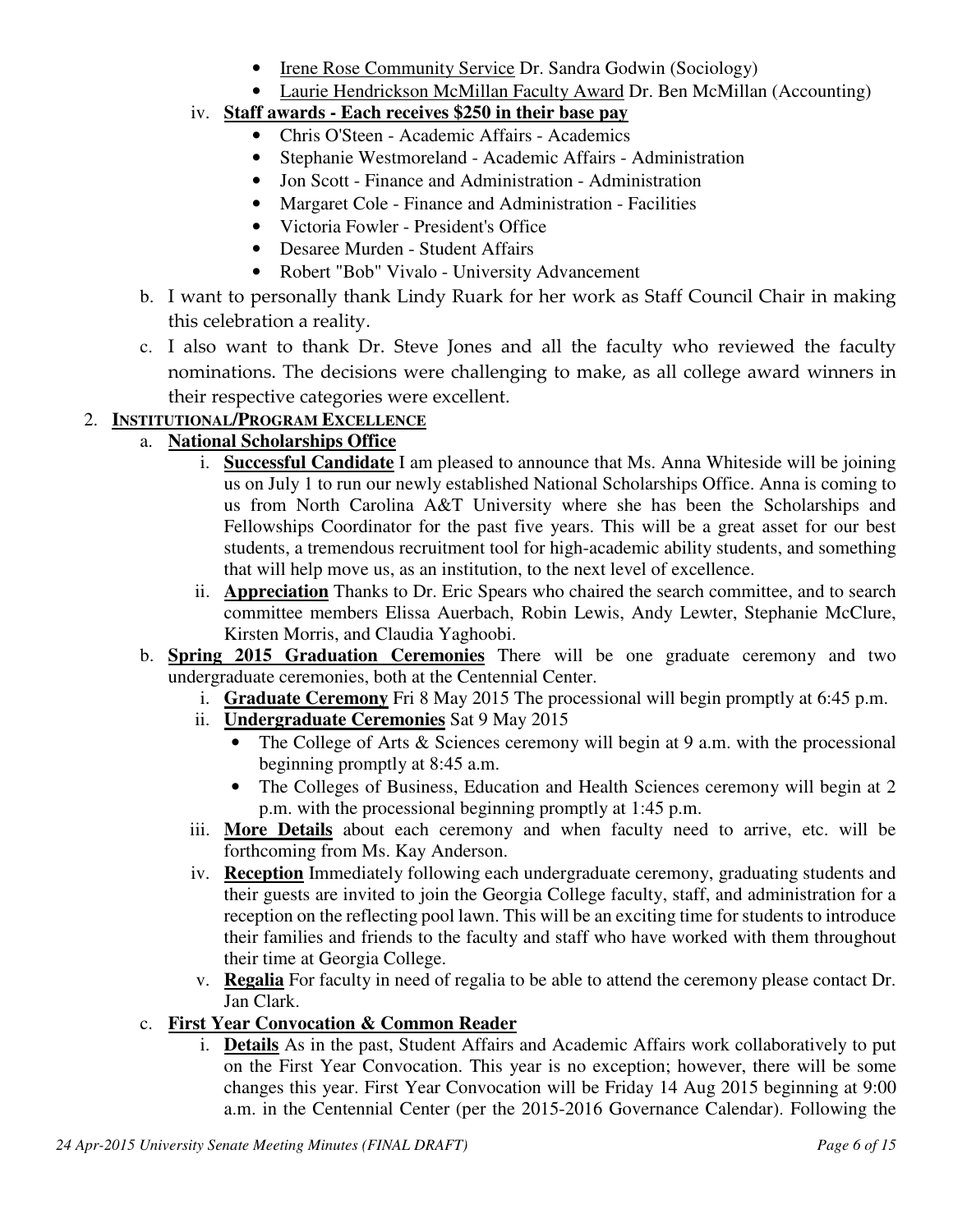convocation, students will break out into colleges with details forthcoming regarding this. The Common Reader book this year is *The Other Wes Moore*. This is the story of two kids with the same name both growing up in the decaying city of Baltimore. One grew up to be a Rhodes Scholar while the other ended up in prison for life for felony murder.

- ii. **Appreciation** I want to thank those who helped with the book selection and who have been a sounding board for new ideas for this year's First Year Convocation. They are: Drs. Elaine Whitaker, Alex Blazer, & Carolyn Denard, Ms. Shaina McGill, Mr. Mike Augustine, & Mr. Kell Carpenter. Like last year, all first year students will receive a copy of the book during orientation and all faculty and professional staff will receive a copy of the book as well. I hope you will enjoy reading this book as much as I did!
- d. **General Education** Georgia College has submitted and received acceptance into AAC&U's 2015 Institute on General Education and Assessment which entails sending a team of six faculty (June 2- June 6 to University of Central Oklahoma). The team members include: Cynthia Alby, Kimberly Cossey, Cara Meade, Julia Metzker, Amy Sumpter, & Noland White. The team leads are: Cara Meade & Julia Metzker. Thank you for putting together our application (Reimagining General Education at Georgia College) and for agreeing to be a member of this team. Being a team member is a long term commitment. If you recall President Dorman mentioned in his State of the University address "to review our core courses within the context of our mission and AAC&U's LEAP Initiative" and I see this summer institute as being the foundation to this effort.

### e. **Task Force on Minors and Dual Degrees & Double Majors**

- i. A task force has been created to:
	- Review the process for declaring a minor and make recommendations.
	- Review the numbers of students who declare a minor and graduate with a minor across all university minors
		- o What is the impact on degree programs regarding those who declare a minor and do not graduate with this minor?
	- Review the process for declaring a dual degree and/or a double major and make recommendations.
	- Review the numbers of students who declare a dual degree and graduate with dual degrees across all university disciplines/majors.
		- o Do dual degree students take longer to graduate than those with only one degree and what are the implications for the four year graduation rates, including but not limited to Hope implications?
- ii. I anticipate a kick-off meeting this spring with the task force at large and then work over the summer by task force co-chairs and subject matter experts with a final report by December 2015. Members include: Tom Ormond (co-chair), Dale Young (co-chair), Sunita Manian (Arts and Sciences), Bob Duesing (Business), Judy Malachowski (Health Sciences), Stephen Wills (Education), Joe Mocnik (Library), Ben McMillan (University Senate). Subject matter experts include: Mike Augustine, Chris Ferland, Kay Anderson.
- f. **Upcoming Workgroup/Task Forces** Keep an eye open for volunteer opportunities on the following workgroups/task forces: What does it mean to be a public liberal arts university? AND Seeking Phi Beta Kappa status.
- 3. **STUDENT EXCELLENCE** As always there are many great stories to share regarding our GC students. Here are some examples of what our students are doing.
	- a. **Washington Center** Two students, **Mr. Juawn Jackson** (Political Science) and **Ms. Sarah Dickinson** (Mass Communication), received prestigious Washington Center internships for this summer. These internships are a part of The New York Life Higher Education Civic Engagement Awards sponsored by the New York Life Foundation. As one of the five 2014 New York Life Higher Education Civic Engagement Award recipients, Georgia College received \$20,000 in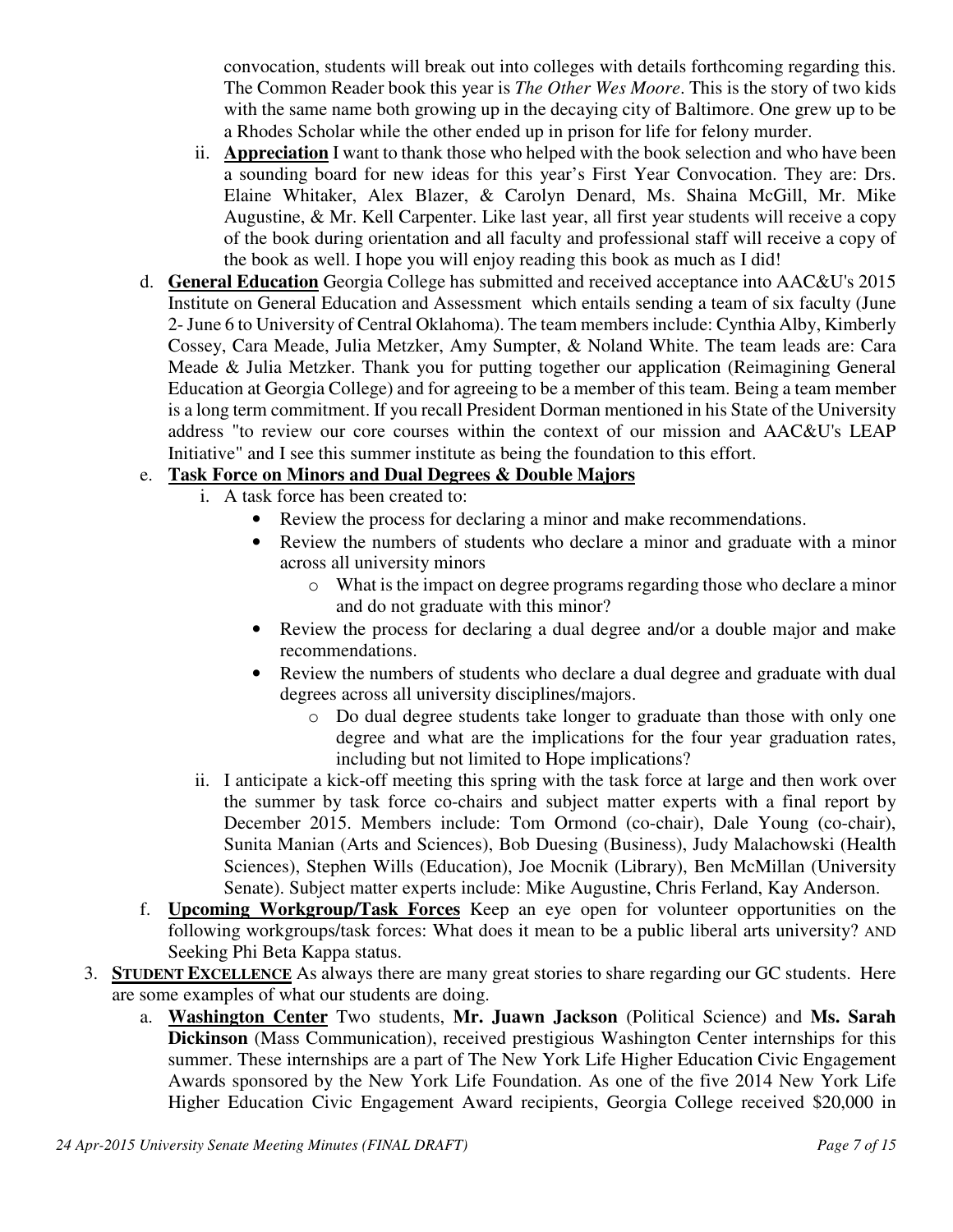scholarship funding to help students participate in The Washington Center's Academic Internship Program in the nation's capital during the following year. Juawn has accepted a press appointment in US Congressman Sanford Bishop Jr.'s office. Congressman Bishop represents middle and southwest Georgia. Georgia College is delighted to have these two students representing us this summer in DC as part of this internship program.

- b. **Regent's Park College Ms. Anna Democko**, history major, will be the first Georgia College student to attend Regent's Park College at The Oxford University. She will attend Regent's Park this fall during their Michaelmas term.
- c. **Music Education** Graduating senior **Ms. Christina Bailey** received national recognition from NAfME (National Association for Music Education) by winning the NAfME Collegiate Professional Achievement Recognition award. Out of nearly seven hundred collegiate chapters across the United States, she was one of only sixteen students recognized. Georgia College was the only university in Georgia represented. Dr. Patti Tolbert (Professor Emeritus) nominated Christina.
- d. **Appreciation** Thanks to the faculty and staff who have assisted these and other students in achieving their dreams.
- 4. **QUESTIONS** Senior Associate Provost Tom Ormond invited questions from the floor. There were none.

**RECOGNITIONS**: Presiding Officer Susan Steele distributed a university senator pin and certificates.

- 1. **UNIVERSITY SENATOR PIN** Susan Steele's awarded a university senator pin (recognizing first-time member of the University Senate) to Dr. Karen Berman who had replaced Bill Fisher as Presidential Appointee to the Faculty Affairs Policy Committee effective 01 Jan 2015.
- 2. **CERTIFICATES** Susan Steele (Presiding Officer) invited fellow university senate officers John R. Swinton (Presiding Officer Elect) and Craig Turner (Secretary) to assist as runners for the distribution of certificates.
	- a. Susan Steele noted that certificates of recognition were signed by President Dorman and awarded for participating in shared governance to three groups of individuals who
		- i. serve on a senate committee who are not also university senators called "volunteers"
		- ii. are completing their term of service as a university senator called "senators completing terms", and

iii. serve as a committee officer, university senate officer, or serve on Executive Committee – called "leaders." Volunteers, senators completing terms, and leaders who served as standing committee vice-chairs or standing committee secretaries who were not present today will have their certificates hand delivered by Susan Steele at some point following the meeting.

- b. Susan Steele recognized Lyndall Muschell with a certificate. Lyndall had served as a member of the Executive Committee to represent the College of Education faculty during the 2014-2015 academic year as well as Presiding Officer Elect of the 2012-2013 University Senate, Presiding Officer of the 2013-2014 University Senate and Past Presiding Officer during the 2014-2015 academic year.
- c. Susan Steele recognized John R. Swinton with a certificate. John had served as a member of the Executive Committee to represent the College of Business faculty during the 2014-2015 academic year as well as the Vice-Chair of the Executive Committee and Presiding Officer Elect of the University Senate during the 2014-2015 academic year and will serve as the Presiding Officer of the 2015-2016 University Senate.
- d. Susan Steele recognized Craig Turner with a certificate. Craig had served as a member of the Executive Committee to represent the College of Arts and Sciences faculty during the 2014-2015 academic year as well as the Secretary of the University Senate, Executive Committee, and Subcommittee on Nominations during the 2014-2015 academic year.
- e. Susan Steele recognized Ben Davis with a certificate. Ben had served as a member of the Executive Committee to represent the Library faculty during the 2014-2015 academic year.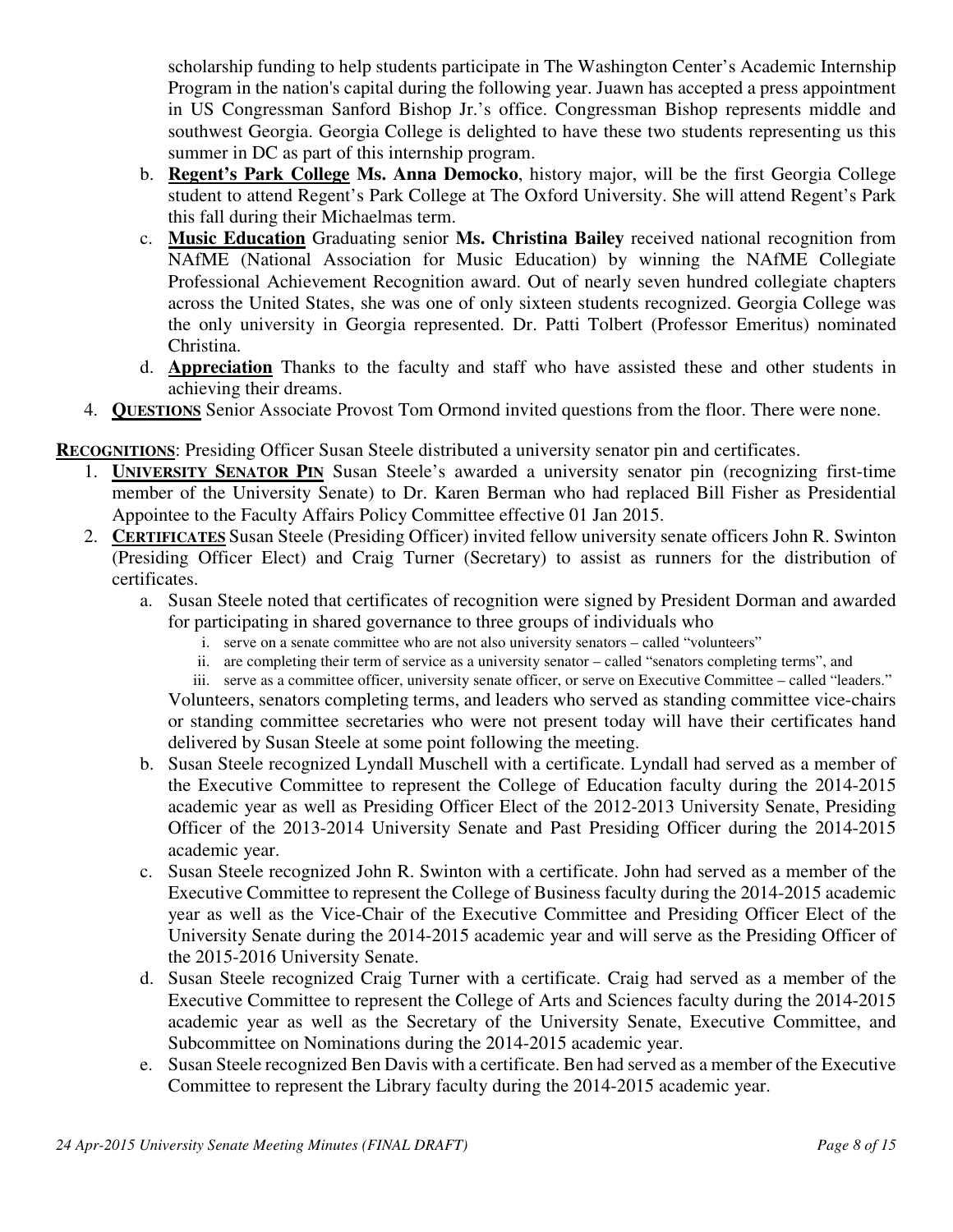- f. Susan Steele recognized President Dorman with a certificate for his service as a member of the Executive Committee and noted that he had signed his own certificate.
- g. Susan Steele recognized John Sirmans with a certificate. John had served as the Parliamentarian of the 2014-2015 University Senate.
- h. .Susan Steele recognized the standing committee chairs individually. Howard Woodard (APC Chair, Regrets), Stephen Wills (CAPC Chair), Tom Toney (FAPC Chair), Ben McMillan (RPIPC Chair), Julia Metzker (SoCC Chair), and Macon McGinley (SAPC Chair, Regrets).
- i. Susan Steele recognized the standing committee vice-chairs individually. Donovan Domingue (APC Vice-Chair, Regrets), William Miller (CAPC Vice-Chair, Regrets), Barbara Roquemore (FAPC Vice-Chair), Jan Clark (RPIPC Chair), Amy Sumpter (SoCC Chair), and Amy Pinney (SAPC Vice Chair, Regrets).
- j. Susan Steele recognized the standing committee secretaries individually. John Sirmans (APC Secretary), Juan Ling (CAPC Secretary, Volunteer), Carol Sapp (FAPC Secretary, Volunteer), Brittiny Johnson (RPIPC Secretary, Absent), Kay Anderson (SoCC Secretary), and Nicole DeClouette (SAPC Secretary), presidential appointees Costas Spirou (APC), Kay Anderson (CAPC), Karen Berman (FAPC), Susan Allen (RPIPC), Victoria Ferree (SAPC), and elected faculty senators
- k. Susan Steele recognized university senators with terms ending at the conclusion of the 2014-2015 academic, some of whom were re-elected or re-appointed to the 2015-2016 university senate. These included selected student senators Juawn Jackson and Tyler Bragg; selected staff senators Ruth Eilers, Brittiny Johnson, Lindy Ruark, Evelyn Thomas, and elected faculty senators Elissa Auerbach, Ben Davis, Mike Gleason, Maureen Horgan Amanda Jarriel, Julia Metzker, William Miller, Lyndall Muschell, John R. Swinton, Amy Sumpter, Craig Turner, and Stephen Wills.
- l. John R. Swinton interjected and recognized Susan Steele with a certificate. Susan will complete her term of service as Presiding Officer of the 2014-2015 University Senate at the adjournment of 24 Apr 2015 meeting. Those present expressed their appreciation to Susan with applause.

**UNFINISHED BUSINESS**: There were no items of unfinished business.

**NEW BUSINESS**: There were four motions (three FAPC, one ECUS) listed as items of new business.

- 1. **MOTION 1415.FAPC.001.P (POLICY DEFINING EMERITUS/EMERITA STATUS)** On behalf of the committee, Tom Toney, FAPC Chair, presented the motion *To recommend the proposed policy in the supporting document entitled "Faculty and Administrative Emeritus Status and Benefits" as University Policy, and to endorse the definitions and procedural recommendations made therein.*
	- a. **SUPPORTING DOCUMENTS** Supporting documentation for Motion 1415.FAPC.001.P, accessible in the online motion database, was displayed on the big screen. There was one supporting document.
		- i. *Faculty and Administrative Emeritus Status and Benefits* An MSWord file providing the proposed policy in the university senate template format.
	- b. **CONTEXTUAL INFORMATION** Tom Toney shared the following contextual information.
		- i. The supporting document was drafted by Douglas A. Goings guided by a Kennesaw State University policy and was reviewed, edited, and endorsed by FAPC at its 3 Apr 2015 meeting for presentation as a motion to the university senate.
	- c. **DISCUSSION** There was only one point of discussion.
		- i. A point of clarification was sought from the floor with the question are the proposed items of entitlement viable – specifically the eligibility for free membership at the Georgia College Fitness Center?
		- ii. Tom Toney noted that there was a qualifier citing the language *with the approval of the appropriate department and/or unit authority, and subject to budgetary constraints, an*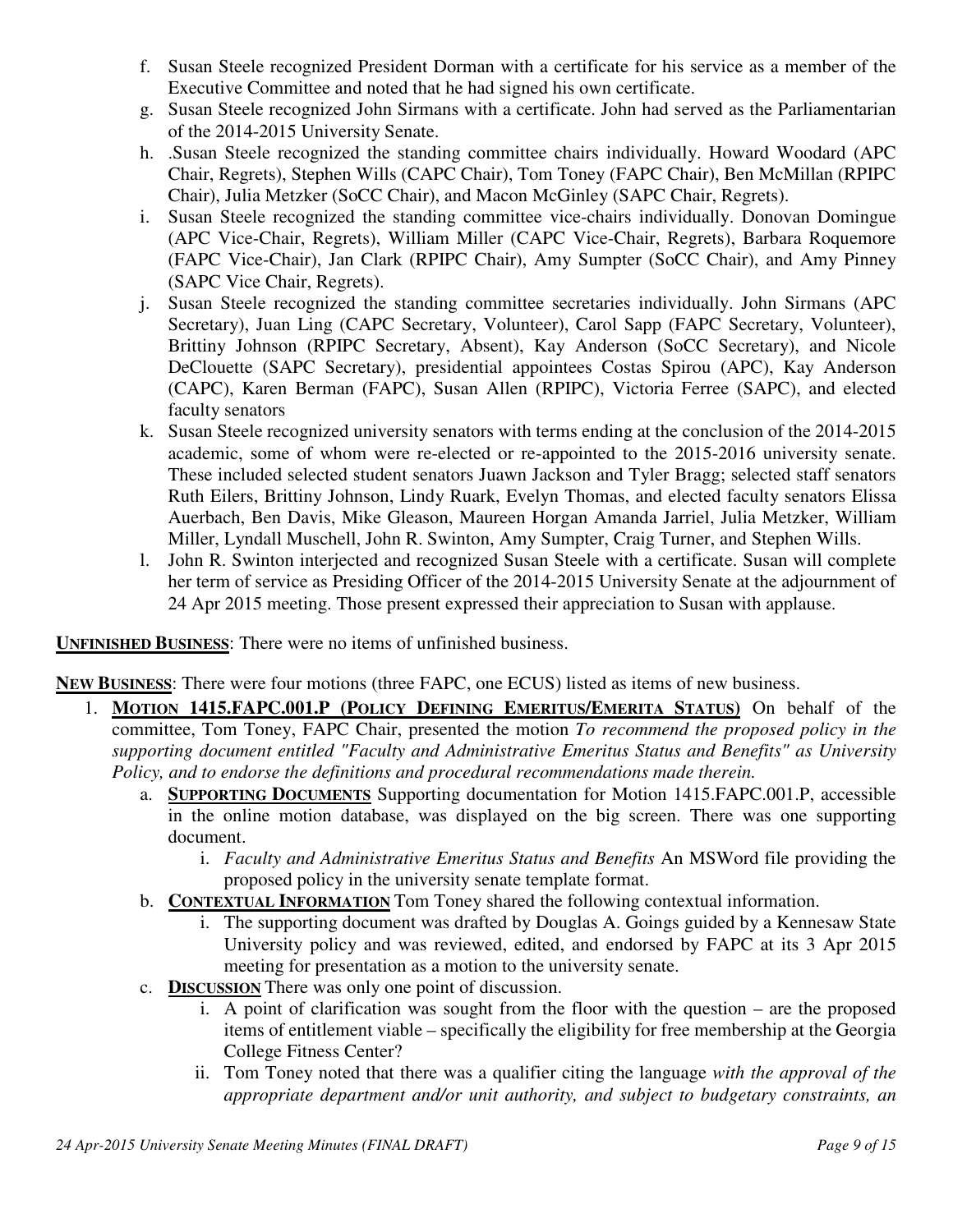*emeritus faculty may be entitled to* as a preface to items whose viability was not absolutely certain in the minds of the members of FAPC who had endorsed the proposal.

- iii. A MOTION to CALL THE QUESTION was seconded and adopted on a 13 for and 10 against hand vote only to have the main motion fail on an 11 for to 12 against hand vote.
- iv. A MOTION to COMMIT, specifically *To send the policy document back to the Faculty Affairs Policy Committee to review the viability of the proposed entitlements in consultation with appropriate university departments* was made and seconded and approved by a voice vote.
- d. **SENATE ACTION** Motion 1415.FAPC.001.P was *committed* (see 1.c.iv above).
- 2. **MOTION 1415.FAPC.002.P (POST TENURE REVIEW (POST-TR))** On behalf of the committee, Tom Toney, FAPC Chair, presented the motion *To recommend the proposed Post-Tenure Review (Post-TR) Policy in the supporting document entitled "Proposed Post-Tenure Review (Post-TR) Policy" as University Policy, and to endorse the forms and procedural recommendations made therein.*
	- a. **SUPPORTING DOCUMENTS** Supporting documentation for Motion 1415.FAPC.002.P accessible in the online motion database, was displayed on the big screen. There were four supporting documents.
		- i. *Proposed Post-Tenure Review (Post-TR) Policy (MSWord format)* An MSWord file providing the proposed policy with the proposed edits incorporated.
		- ii. *Proposed Post-Tenure Review (Post-TR) Policy (pdf format)* An pdf file providing the proposed policy with the proposed edits incorporated.
		- iii. *Proposed Post-Tenure Review (Post-TR) Policy (MSWord Track Changes)* An MSWord file providing the proposed policy with the proposed edits shown in Track Changes format.
		- iv. *Proposed Post-Tenure Review (Post-TR) Policy (pdf Track Changes)* A pdf file providing the proposed policy with the proposed edits shown in Track Changes format.
	- b. **CONTEXTUAL INFORMATION** Tom Toney shared the following contextual information, essentially scrolling through the document and noting the proposed revisions.
		- i. The correction of the links to the policy and Post-TR forms in the header of the document,
		- ii. The insertion of a December 1 entry in item VI Post-TR Calendar where the immediate supervisor (department chair) notifies the Chief Academic Officer (provost) of the conclusion of the Post-TR (Section XV) and retains the Post-TR portfolio (Section IX).
		- iii. In Section IX, the details of portfolio retention. *The supervisor of the Post-TR candidate shall retain the Post-TR portfolio in the department files in compliance with the University System of Georgia Records Retention Schedule.*
		- iv. In Section XI, the details of the presence of the department chair at the meeting of the discussion of the results between the Post-TR candidate and Post-TR committee chair. *The immediate supervise of the Post-TR candidate shall be present for this discussion*.
		- v. The insertion of Section XV. *Notification of Completion: At the conclusion of the Post-TR process, the immediate supervisor of the Post-TR candidate shall complete Form 3 in compliance with the Post-TR calendar in Section VI. Form 3 shall be sent to the Chief Academic Officer and copied to the Post-TR candidate. The immediate supervisor shall place a copy of the completed Form 3 in the Post-TR candidate's personnel file within the department*.
		- vi. The insertion of Form 3.
	- c. **DISCUSSION** There was no discussion.
	- d. **SENATE ACTION** Motion 1415.FAPC.002.P was *approved* with no discussion.
- 3. **MOTION 1415.FAPC.003.P (POLICY FOR THE USE OF STUDENT OPINION SURVEYS)** On behalf of the committee, Tom Toney, FAPC Chair, presented the motion *To recommend the proposed Policy for the Use of Student Opinion Surveys in the supporting document entitled "Proposed Policy for the Use of Student Opinion Surveys" as University Policy, and to endorse the guidelines, directions, and procedural recommendations made therein.*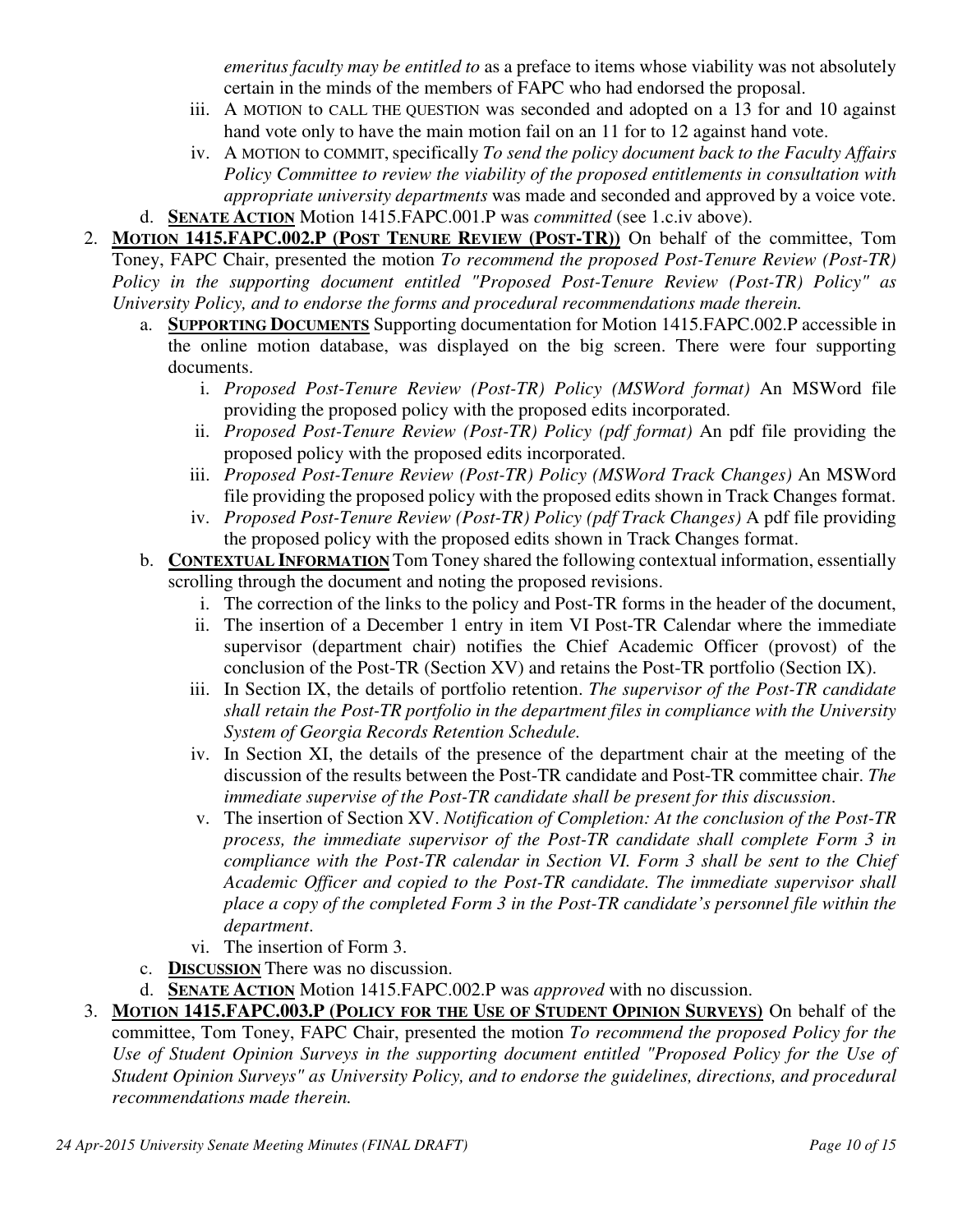- a. **SUPPORTING DOCUMENTS** Supporting documentation for Motion 1415.CAPC.007.C, accessible in the online motion database, was displayed on the big screen. There were six supporting documents.
	- i. *Proposed Policy for the Use of Student Opinion Surveys (MSWord format)* An MSWord file providing the proposed policy in the university senate policy template format.
	- ii. *Proposed Policy for the Use of Student Opinion Surveys (pdf format)* A pdf file providing the proposed policy in the university senate policy template format.
	- iii. *Student Opinion Surveys: PPPM Language to be Replaced (MSWord format)* An MSWord file providing the two statements in the Policies, Procedures, and Practices Manual that the proposed policy would (if adopted) replace.
	- iv. *Student Opinion Surveys: PPPM Language to be Replaced (pdf format)* A pdf file providing the two statements in the Policies, Procedures, and Practices Manual that the proposed policy would (if adopted) replace.
	- v. *Student Opinion Surveys: Contextual Cover Memo (MSWord format)* An MSWord file providing the cover memo from Provost Brown that accompanied the proposed policy.
	- vi. *Student Opinion Surveys: Contextual Cover Memo (pdf format)* A pdf file providing the cover memo from Provost Brown that accompanied the proposed policy.
- b. **CONTEXTUAL INFORMATION** Tom Toney shared the following contextual information.
	- i. This policy was discussed at length over multiple meetings of the Faculty Affairs Policy Committee. One of the points of conversation was that there is a mechanism by which small classes (classes below the threshold of 10 undergraduate or 5 graduate) can be surveyed.

## c. **DISCUSSION**

- i. A question from the floor Did you talk to Institutional Research Director Chris Ferland regarding the thresholds (10 for undergraduate, 5 for graduate)?
- ii. Tom Toney's response: while we did not talk directly to Chris Ferland, we understand the thresholds in use, while somewhat arbitrary are prominent.
- iii. Steven Jones pointed out that the provider of the student opinion surveys, IDEA (Individual Development and Educational Assessment), (1) recommends the establishment of a baseline of at least six surveys per faculty member and at least ten students per survey before the results of the survey are used meaningfully (2) specifically three of their statisticians recommend at least ten students per survey before interpreting the results to have any statistical validity.
- iv. One speaker from the floor wanted to go on record that *I (and my department) believe this is a terrible survey*.
- v. A comment from the floor indicated that the proposed policy represents the culmination of four years of work by a series of work groups including University Chairs Council and the Faculty Affairs Policy Committee and is primarily a cleanup to replace the now very dated policies with one that reflects current practice.
- vi. A concern of confidentiality for the students in small classes, one person indicating that it is sometimes possible to bundle courses when small to promote the desired confidentiality.
- vii. A question from the floor, what if students want to provide feedback for a course where the survey is not scheduled to be implemented? A response to this question noted that the proposed policy has a minimum of two courses per faculty member and this proposed practice emerged for three reasons: (1) to reduce the cost of the surveys, where the cost is proportional to the number of students completing them (2) this was the longstanding past practice of the student surveys in the previous iteration of student opinion surveys (3) there was a vocal response from students who were feeling survey overload when all courses with enrollments exceeding the aforementioned thresholds were surveyed.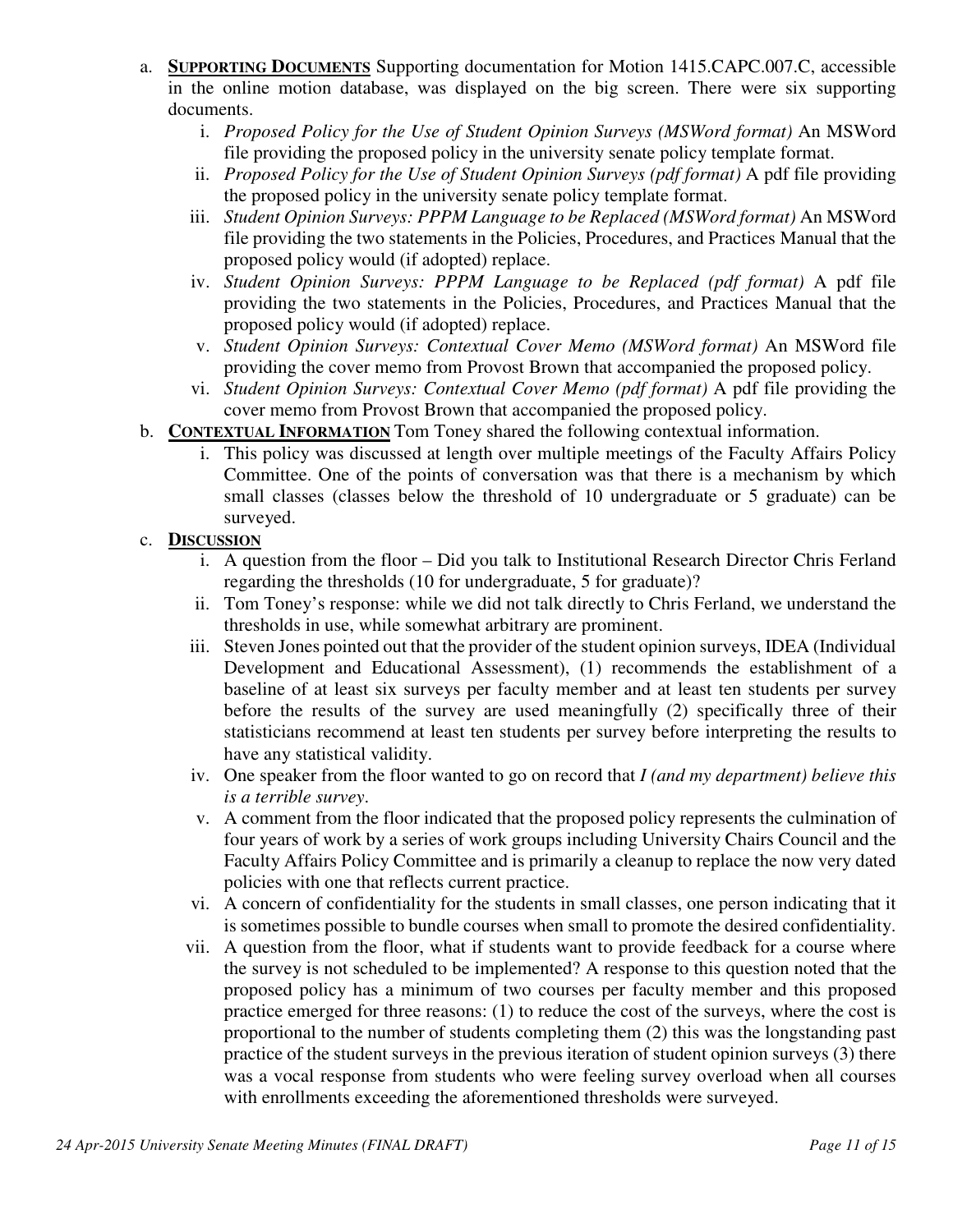- d. Presiding Officer Susan Steele noted that the time to adjourn (4:45 p.m.) was nearing as it was 4:42 p.m. and noted that the meeting would have to be adjourned in the absence of a motion to extend. A MOTION to EXTEND THE MEETING, specifically *to extend the time of adjournment for the meeting by ten minutes (from 4:45pm to 4:55pm)*, was made and seconded and passed on a voice vote with a vocal minority voting against extension of the meeting.
- e. **SENATE ACTION** Motion 1415.FAPC.003.P was *approved* with no further discussion.
- 4. **MOTION 1415.EC.002.R (ENDORSE EMERGENCE OF GRADUATE COUNCIL)** On behalf of the committee, Susan Steele, ECUS Chair, presented the motion *To endorse the emergence of a Graduate Council at Georgia College.*
	- a. **SUPPORTING DOCUMENTS** Supporting documentation for Motion 1415.EC.002.R, accessible in the online motion database, was displayed on the big screen. There was one supporting document.
		- i. *Graduate Council bylaws* An MSWord file providing the most current draft of the Graduate Council Bylaws dated 7 Apr 2015.
	- b. **CONTEXTUAL INFORMATION** Susan Steele offered the following contextual information.
		- i. This proposal has been developed by a drafting group consisting of graduate faculty in collaboration with Director of Graduate Studies Tom Ormond.
		- ii. This proposal has been reviewed by the Executive Committee of the University Senate on two occasions, each one producing suggestions for the drafting group's consideration.
		- iii. The Curriculum and Assessment Policy Committee (CAPC) has also reviewed the draft bylaws with respect to its implications of the role of the Graduate Council in curricular review.
		- iv. Susan Steele invited Director of Graduate Studies Tom Ormond to provide additional information, who declined indicating his satisfaction with the details already shared.
	- c. **DISCUSSION** There was only one point of discussion.
		- i. Student Government Association fully endorsed this.
	- d. **SENATE ACTION** Motion 1415.EC.002.R was *approved* with no further discussion.

**COMMITTEE REPORTS**: The following committee reports were given.

- 1. **EXECUTIVE COMMITTEE OF THE UNIVERSITY SENATE** (ECUS) Susan Steele
	- *Officers: Chair Susan Steele, Vice-Chair John R. Swinton, Secretary Craig Turner*
		- a. **No Oral Report** Susan Steele elected not to provide an oral report (due to the shortness of time) and filed a written report for inclusion in the minutes with the following topics.
			- i. **Committee Volunteer Survey** Susan Steele had surveyed the volunteers serving on university senate committees as to whether a wearable token of appreciation (like the university senate pin for university senators) was desired. The consensus opinion of the survey respondents was that no wearable token of appreciation was necessary. This feedback closed the consideration of establishing a practice to provide wearable tokens of appreciation to volunteers, realizing that of course this matter could be revisited in the future.
			- ii. **Campus Resources** With the assistance of our Chief Information Officer Bob Orr, we have been able to add a link to the Governance Calendars to the list of links to Campus Resources within Unify.
			- iii. **2015-2016 Governance Calendar** Since the 27 Feb 2015 meeting of ECUS, the 2015- 2016 governance calendar has been posted to the university senate websites – both at the green page http://us.gcsu.edu and http://senate.gcsu.edu by Craig Turner. In addition, Craig Turner advertised its availability by email to ECUS members and to the members of the 2014-2015 university senate on 2 Mar 2015 encouraging them to distribute the information of this availability to others as the recipients deemed appropriate. This update brings closure to the 2014-2015 ECUS consideration of this matter.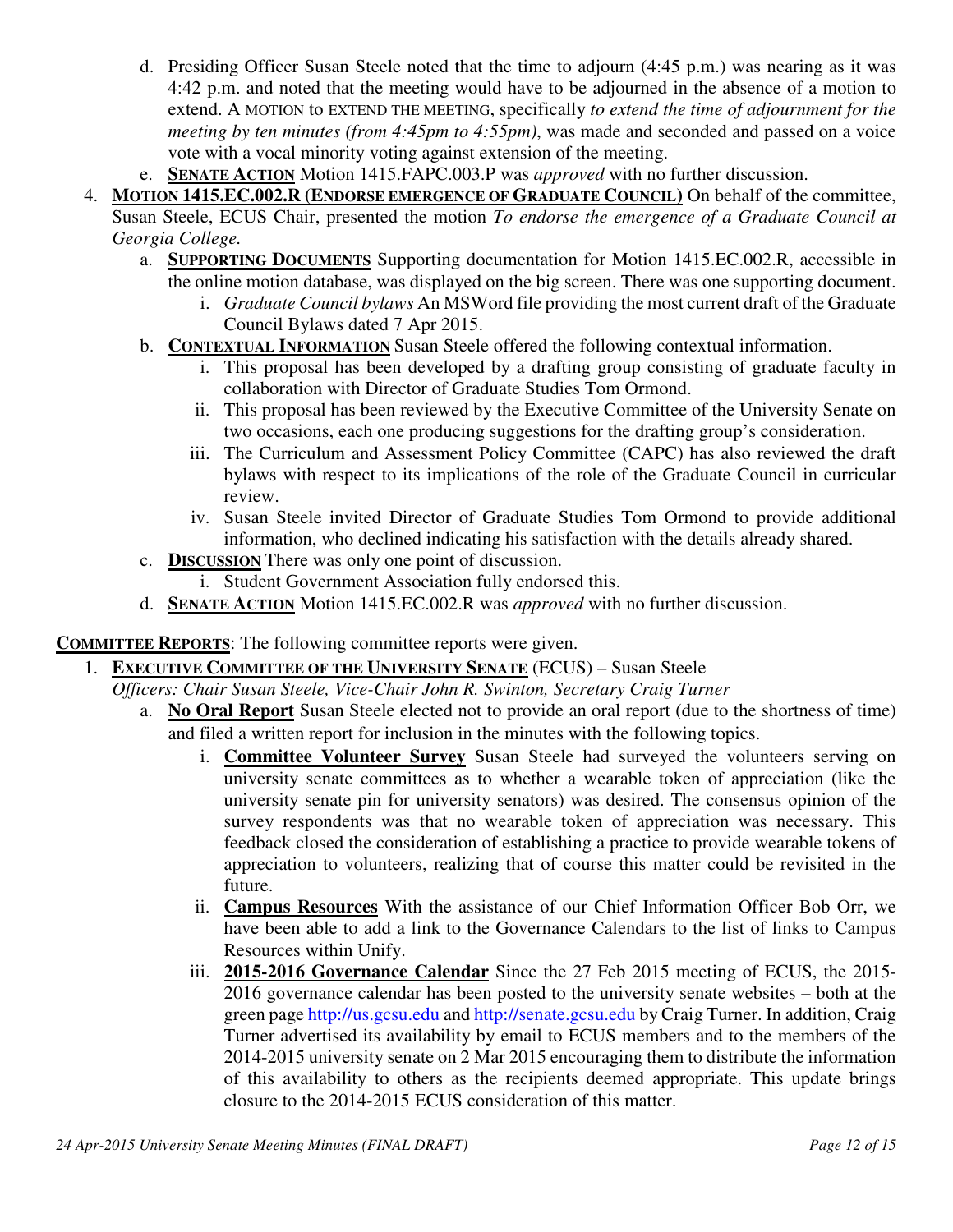### 2. **SUBCOMMITEE ON NOMINATIONS** (SCoN) – John R. Swinton

*Officers: Chair John R. Swinton, Secretary Craig Turner, No Vice-Chair position for this committee.*

- a. **Governance Retreat** Deposit for retreat location sent. Next step is a survey concerning food and transportation. Following that the next task is to create an agenda.
- b. **Slate of Nominees** Qualtrics survey for Committee preferences is done. A slate of nominees for the officers and committees of the 2015-2016 is posted for next week's vote. We (SCoN) have one nomination each for Presiding Officer Elect and Secretary.
- c. **Parliamentarian** John Sirmans has agreed to continue as University Senate Parliamentarian for the 2015-2016 academic year.
- 3. **ACADEMIC POLICY COMMITTEE** (APC) Howard Woodard

*Officers: Chair Howard Woodard, Vice-Chair Donovan Domingue, Secretary John Sirmans*

- a. **Meeting** The APC committee did not meet on Friday 3 Apr 2015
- b. **Student Representation on APC** The only item for discussion was a student representation on the APC. The chair recommended to the committee by email to defer the topic to the new APC for 2015-2016 since the issue would not affect the current committee, as this was their final meeting as a committee.
- 4. **CURRICULUM AND ASSESSMENT POLICY COMMITTEE** (CAPC) Stephen Wills

*Officers: Chair Stephen Wills, Vice-Chair Bill Miller, Secretary Juan Ling*

- a. **No Oral Report** Stephen Wills elected not to provide an oral report (due to the shortness of time) and filed a written report for inclusion in the minutes with the following topics.
	- i. **Department Name Changes** The 3 Apr 2015 CAPC meeting was spent discussing the changing of the names of academic departments and whether such requests are within the scope of what CAPC should be considering. However, in response to the requested consultation, CAPC had no issues with renaming the Department of Music Therapy to Creative Arts Therapies or the Theatre Department to the Department of Theatre and Dance.
	- ii. **Graduate Council** CAPC also discussed the role of the new Graduate Council in CAPCrelated decisions and questioned how the Graduate Council will fit into the governance process.
- 5. **SUBCOMMITTEE ON CORE CURRICULUM** (SoCC) Julia Metzker
	- *Officers: Chair Julia Metzker, Vice-Chair Amy Sumpter, Secretary Kay Anderson*
		- a. **No Oral Report** Julia Metzker elected not to provide an oral report (due to the shortness of time) and filed a written report for inclusion in the minutes with the following topics.
			- i. **SoCC Intranet Site**
				- Policies, procedures and courses under review are viewable at http://intranet.gcsu.edu/socc
			- ii. **Courses Recently Approved (Area B2)**
				- Comparative and International Perspectives on Teaching, Learning, and Culture
				- Reinterpreting Our Experiences of the World: Cultural Productions into Visual Arts
				- Big Data & Technology Transforming Life & Work
			- **iii. Courses Submitted: Review in Progress** 
				- Captivity (Area B2)
				- Intermediate Accounting III (Global Overlay)
			- iv. **Other Activity**
				- **State of the Core Report** A subgroup continues preparing a state of the core report to share with campus. This report will address the history and current status of the core as well as make recommendations for future development in the curriculum.
- 6. .**FACULTY AFFAIRS POLICY COMMITTEE** (FAPC) Tom Toney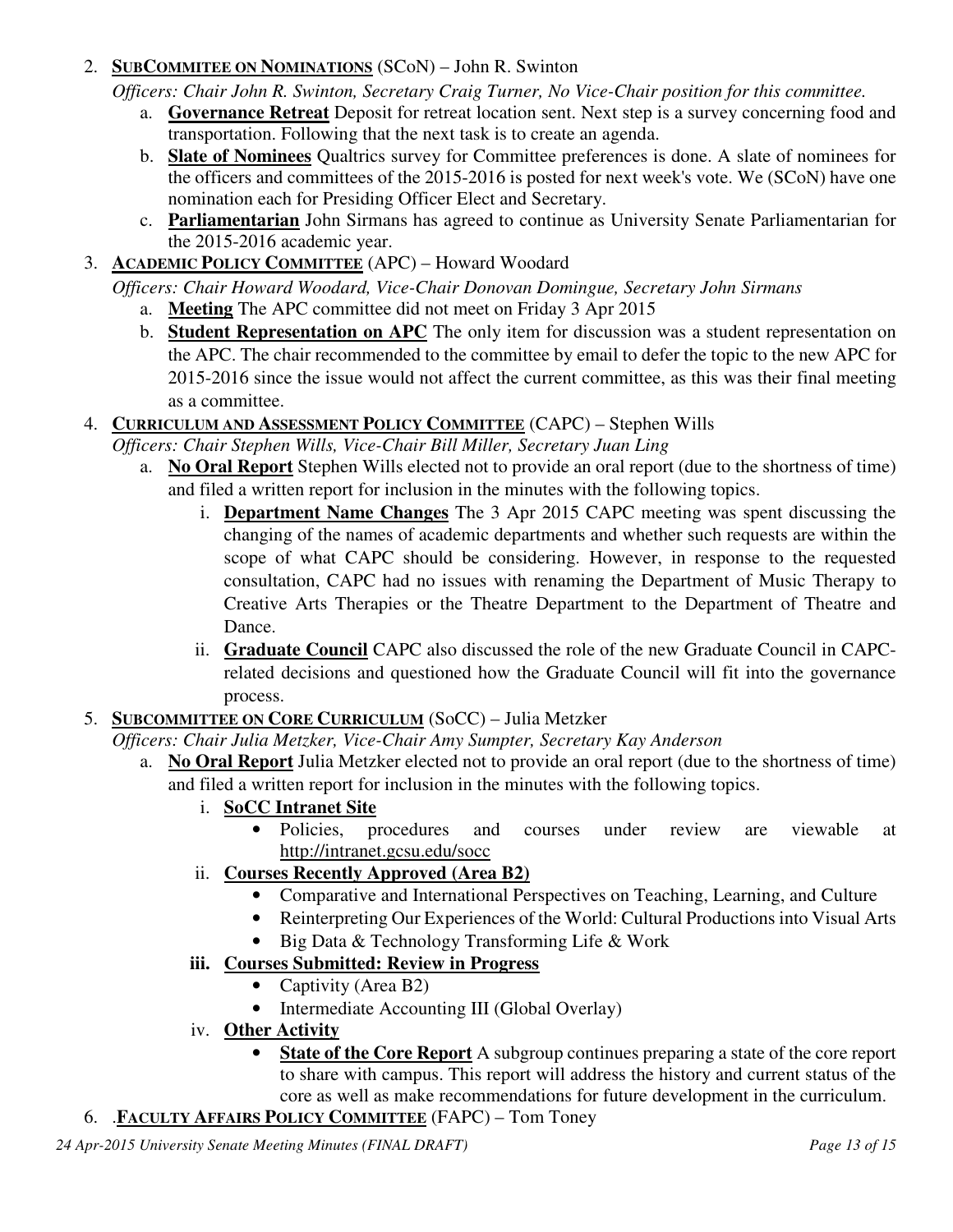#### *Officers: Chair Tom Toney, Vice-Chair Barbara Roquemore, Secretary Carol Sapp*

- a. **Motions** Two out of three ain't bad! Thank you to Craig Turner for entering two FAPC motions into the online motion database, specifically student opinion surveys and post-tenure review.
- b. **Meeting** The Faculty Affairs Policy Committee of the University Senate met on 3 Apr 2015 from 2:00pm to 3:15pm. The following topics were discussed.
	- i. **Student Opinion Survey Policy** Ashley Taylor and Mike Rose reviewed the proposed policy and recommended approval by Faculty Affairs. It was voted on and passed by the committee. It was presented as a formal motion at today's meeting and was approved.
	- ii. **Emeritus Faculty Policy** Douglas Goings presented a rights/privileges document guided by Kennesaw State University document and consistent with existing USG policy. It was voted on and passed by the committee and was presented as a formal motion at today's meeting. It was not passed by the university senate and the consensus was to send it back to committee to review the viability of awarding the benefits that were proposed.
	- iii. **Post-tenure Review Policy** Mike Rose, in consultation with Craig Turner, presented some final wording to "clean up" the overall document that was approved last year. It was moved to be adopted as policy at this meeting and it was approved.
- 7. **RESOURCES, PLANNING AND INSTITUTIONAL POLICY COMMITTEE** (RPIPC) Ben McMillan
	- *Officers: Chair Ben McMillan, Vice-Chair Jan Clark, Secretary Brittiny Johnson* 
		- a. **No Meeting** The RPIPC did not meet on Fri 3 Apr 2015.
		- b. **Sustainability Council** On behalf of RPIPC, a request was passed from the committee to ECUS to allow Paul Murray, President of the student Environmental Science Club and representative of the Sustainability Council to take 10 minutes of time at either of the two remaining University Senate meetings this semester for an informational update on the GC recycling program successes and challenges.
- 8. **STUDENT AFFAIRS POLICY COMMITTEE** (SAPC) Juawn Jackson for Amy Pinney for Macon McGinley *Officers: Chair Macon McGinley, Vice-Chair Amy Pinney, Secretary Nicole DeClouette*
	- a. **Oral Report** Student Government President Juawn Jackson was reporting for Amy Pinney and deferred all items of the SAPC report except one, highlighting item i below.
	- b. **Meeting** The SAPC met on Fri 3 Apr 2015 from 2:00pm to 3:15pm and discussed the following topics.
		- i. **Common Meeting Time** SGA is not satisfied with RPIPC's decision not to pursue the common meeting time issue. This dissatisfaction is due to the significant, and in some cases extraordinary, decrease in RSO participation, as well as the impossibilities it creates for attendance to necessary meetings. Therefore, SGA will renew its attention to this issue next term.
		- ii. **Student Representative on APC** SAPC members were pleased to hear that Dr. Woodard will recommend (via the 2014-2015 APC annual report) that the 2015-2016 APC consider the addition of a student representative to APC, and look forward to continuing this pursuit in the coming year.
		- iii. **Student Bill of Rights** SGA is taking some responsibility for disseminating the Student Bill of Rights.
		- iv. **Class Absences** SAPC continued the conversation on professors and make-up work after a student has been hospitalized or missed class for an extended time due to medical reasons. Dr. Lewter and Dr. Pinney reported out the conversation that occurred at the 27 Mar 2015 meeting of the University Senate.
		- v. **Annual Report** The committee worked together to prepare the annual report, considering reflections and recommendations for next year's SAPC.
- 9. **STUDENT GOVERNMENT ASSOCIATION** (SGA) Juawn Jackson

*Officers: President Juawn Jackson, Vice President Gina Webber, Secretary Laura Ahrens, Treasurer David Gastley*